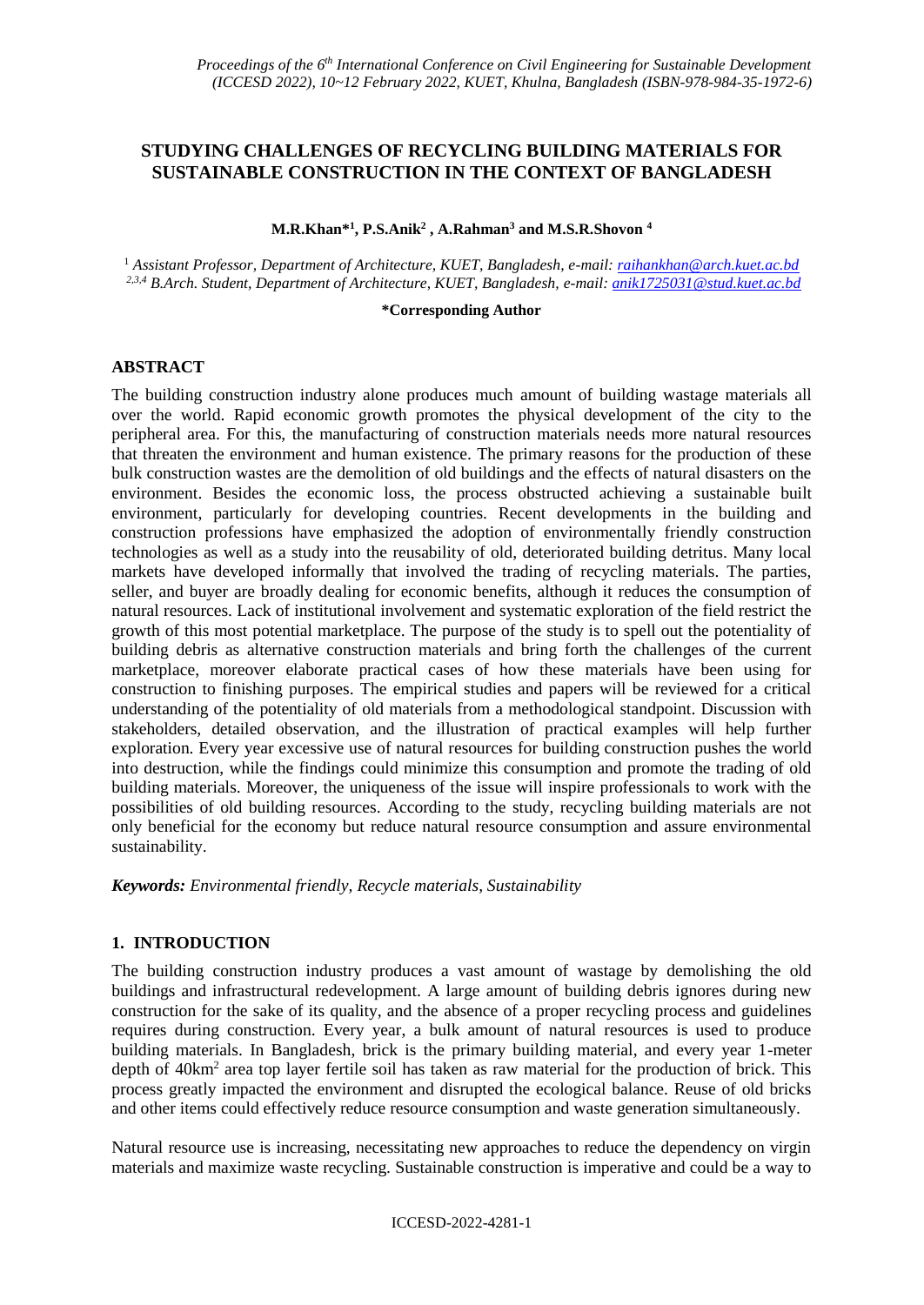design physical development that supports human well-being and is in harmony with nature (Janssen and Hendriks 2002). Life-cycle thinking (LCA method), Design for Recycling (DFR), EVR model are some popular approaches introduced to promote sustainability in construction (Janssen and Hendriks 2002). Many materials, however, are already recycled in industry and some locally, as evidenced by research that steel recycling is most in the world. In 2014, more than 86% of steel was being recycled, and many countries are still in the early phase to adopt steel at a mass level due to climatic, soilcondition, and lack of technology (Hussain.A 2019).

In Bangladesh, 80% of steel is produced by the scraps of iron collected from old ships dismantling and building demolition (Uddin.T.M 2021). On the other hand, concrete is the most widely used construction material all over the world. A recent report found the world consumes 20 billion tonnes of concrete, which needs 14 billion tonnes of natural aggregates (Uddin.T.M 2021). For minimizing environmental impacts, it is indispensable to reuse 12 billion tonnes of demolished concrete aggregates. Many researchers have identified techniques that can improve the quality of waste concrete and take the applied structural load on it. In the sustainable era, demolished concrete is considered as key resource to achieve an environmental balance that requires a proper procedure, such as using minimum water and add-mixture during mixing. Recycled concrete is used for a variety of purposes, depending on its nature. For example, in the southern Belgian province of Namur, these are utilized for environmentally friendly road construction (Uddin.T.M 2021) in Bangladesh; floor casting with this is prevalent.

Nowadays, the green building approach instigates sustainable management of materials to use in construction. The study aims are to investigate recycling buildings' materials management process at the field level and find out challenges related to sustainable construction. Meanwhile, factors affecting the materials collection to the remanufacturing process have been identified and analysed based on filed data. The outcome will help to direct the professional and authority to work with recycling building materials constructively.

## **2. REUSE AND RECYCLE IN CONSTRUCTION SUSTAINABILITY**

In the building construction industry, reuse and recycling are equally important in reducing the consumption of natural resources and maximizing the utilization of building waste. The reuse process is not new since 400 BC; the people preserved dilapidated/demolished materials for new products production (Petkute 2016). Over time, these procedures have evolved concerning the environment, natural resource management, and gross economy. Following this, during the modern industrial era, the availability and appeal of affordable materials have increased, and further improvement of transportation facilities instigates the use of old building materials. In the early 20th century, the industries collected iron scraps as raw materials for metal production, which were more profitable (Zimrin, 2005). The trend accelerated during World War II when purposeful demands of recycling all kinds of materials and use dramatically in high.

In early 1970, the concept was defined from an economic sustainability perspective. The use of aluminium, metal, and other costly materials turned out to be a concern, and re-using these materials was beneficial. From 1980 to 1990, shifting the public opinion and attitudes towards the waste management system had brought a new movement, where the wastage materials considered as a resource for the production of new materials. Moreover, the recent studies and works in the late 20th century have highlighted the issues of sustainability that promoted the relevant thinking of the recycling concept. The construction industry has given concern about using the materials that should reuse in the future purposefully with minimum intervention. Many developed countries already have adopted innovative measures in construction sectors under the concept 'To Build from Waste'. Figure 1 illustrates the different aspects of sustainable construction on a global and local scale. Waste generation in the construction period is vital, along with the time and cost of the project (Hussin, Rahman et al. 2013). Hussin, Rahman et al. 2013, mentioned, design change, poor material quality,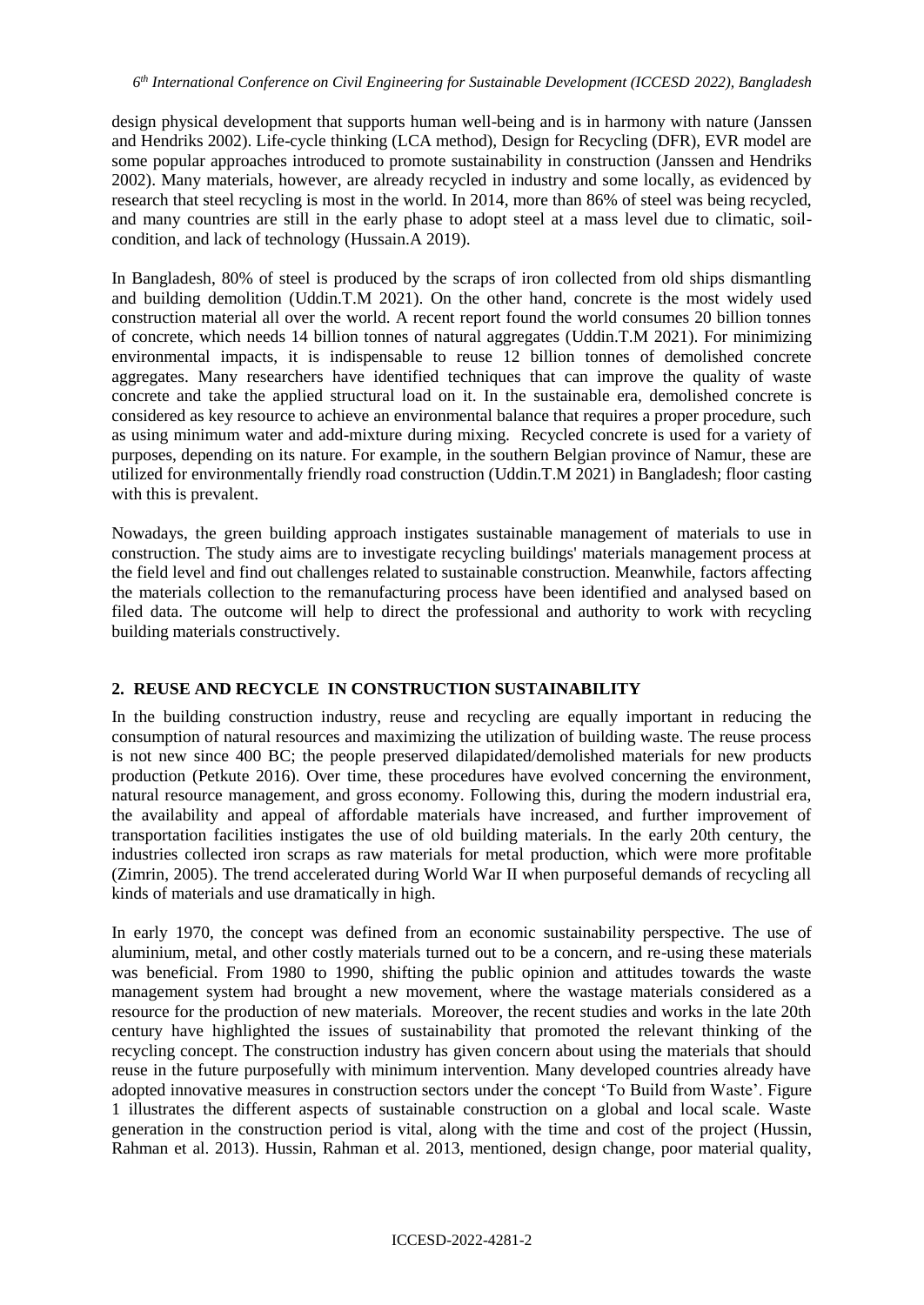site management, and unskilled labour are some reasons responsible for on-site waste generation during construction (Hussin, Rahman et al. 2013).



Figure 1: The conceptualization of Susainable construction in the global and local scale (Janssen and Hendriks 2002, Hussin, Rahman et al. 2013 and Author constructed)

The construction industry is the largest consumer of natural resources and the largest producer of waste. Besides the socio-economic growth of society, it impacted on environment badly. Sustainability in this sector requires integrating all possible factors related to the environmental, economic, and social of the context. Concerning the word construction, sustainability covers two streams simultaneously, durability and sustainability. Durability refers to the technical features of materials, building sections, or construction that can withstand chemical, physical, and mechanical changes over time. On the other hand, sustainability is the general property that meets the environmental needs (air, water, and soil qualities) and influences the health and quality of liveability (Janssen and Hendriks 2002). Different approaches and tools have been developed to measure the quality of materials, such as Degradation Factor (DF), Life-cycle thinking (LCA method), Waste Management (WM), Design for Recycling (DFR), Eco-cost/ Value Ratio Model (the EVR model) and so on (Janssen and Hendriks 2002).

## **3. RECYCLING, SUSTAINABILITY AND BANGLADESH**

In recent decades the context of Bangladesh has been experiencing extreme physical growth more than any time before, which reflects the socio-economic development and technological advancement. The acceleration of the construction industry requires more raw materials, which are natural substances and homogeneous (Janssen and Hendriks 2002). Unavailability of natural stone and inadequacy of raw materials of cement influence the brick is a widely used building material in the construction industry of Bangladesh. For making RCC and block of walls, brick is the primary material; steel and other organic materials use simultaneously. Primarily it requires the topsoil layer of the alluvial plain of Bangladesh and burns in  $1100<sup>0</sup>$  temperature, which causes massive environmental pollution.

Additionally, concrete is the second most-consumed constructions materials prepared by brick chips, cement, steel, and water in common. The cement consumption is 110 kg/capita/year that increase every year by 20-25% (Mohammed, Mahmood et al. 2016). To this end, the urgency of developing the recycling industry and adopting proper technology is needed. Many investigations and researches have recently been carried out to determine the issues associated with the recycling of organic and other materials.

The detailed investigation on recycled concrete revealed the aggregates of demolished concrete able to take and distribute the structural load. Technical illustrations of recycled concrete aggregates have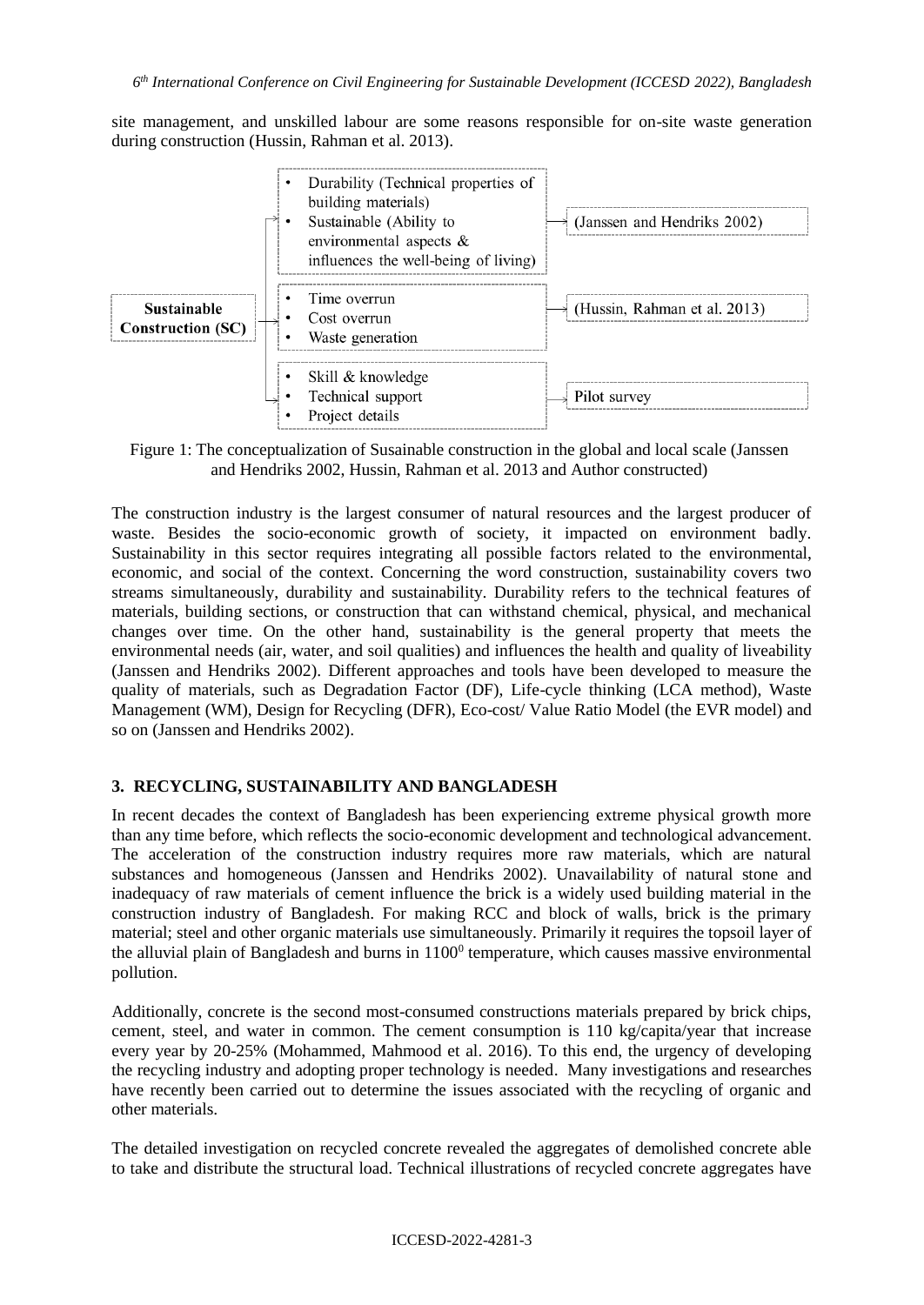shown the load-carrying capacity almost the same as virgin aggregates. Even the results of recycled brick aggregates satisfy international standards such as ASTM C33, but it requires extra care while mixing with water (KRALJ<sup>1</sup> and Mari $\check{C}$  2008). The controlled use of water and adding water-reducing admixtures can increase the usual strength and flow ability of the concrete. It is unfortunate to mention that the local market facilitates the recycling materials' business in many areas. Locally enlisted contractors, labour, shop owners, and day labour involved in repairing and manufacturing the steel, wooden, and glass items. Lack of skill during the repairing phases, apathy to work with these materials, and above all, social acceptance makes it difficult to develop it as an industry. Moreover, project and site management, types, materials, knowledge and skills of workers are necessary for sustainable constriction (Gunduz and Almuajebh 2020).

#### **4. METHODOLOGY**

The research took mixed-approach to collect the primary and secondary data, and the thematic method was followed to analyse literature review and field data. Published research articles, reports, and case studies collected from websites and critically reviewed for apprehending factors and related challenges to the reuse and recycling of building construction materials. The field data were collected from two sources, firstly, from the demolition site and secondly, from the Sheikhpara marketplace. The building waste is usually being produced by new construction or through the act of reconstruction, transformation, repairing and remodelling (Hebel, Wisniewska et al.).The survey was conducted from June 2021 to November 2021, and various methods were applied to collect data from contractors, sellers, and buyers. Informal discussion, non-participant observation, and photographs used at the field level. Total 50 different shops have surveyed, and 20-25 buyers from different places participated in informal discussion. On the other hand, 25-30 daily workers participated in information sharing sessions. The study has taken Sheikhpara old materials market for the field study. For the pandemic, the field was difficult and faced challenges, which is the limitation of the study.

## **5. FINDING AND ANALYSIS**

The Sheikhpara of Khulna city has been a marketplace for different building demolition and old ship materials for the last 2-3 decades. The field survey has identified various old buildings and broken old-ship materials, and people from outside the city area come for different products. Table 2 elaborates the detail of recycled material's sources and the overall process of recycling according to type, as well as mention the challenges based on the discussion with stakeholders. Based on the informal discussion with stakeholders, a general cyclic process has been formulated. The figure depicts the process starts collecting building waste from demolition sites by day-labourer and then sorting according to types. After that, remanufacturing is done following by displaying for selling. Finally, the materials collected by the buyer for different purposes. Figure 2 depicts the cyclingmapping of the process.

Below the ever step illustrates in details: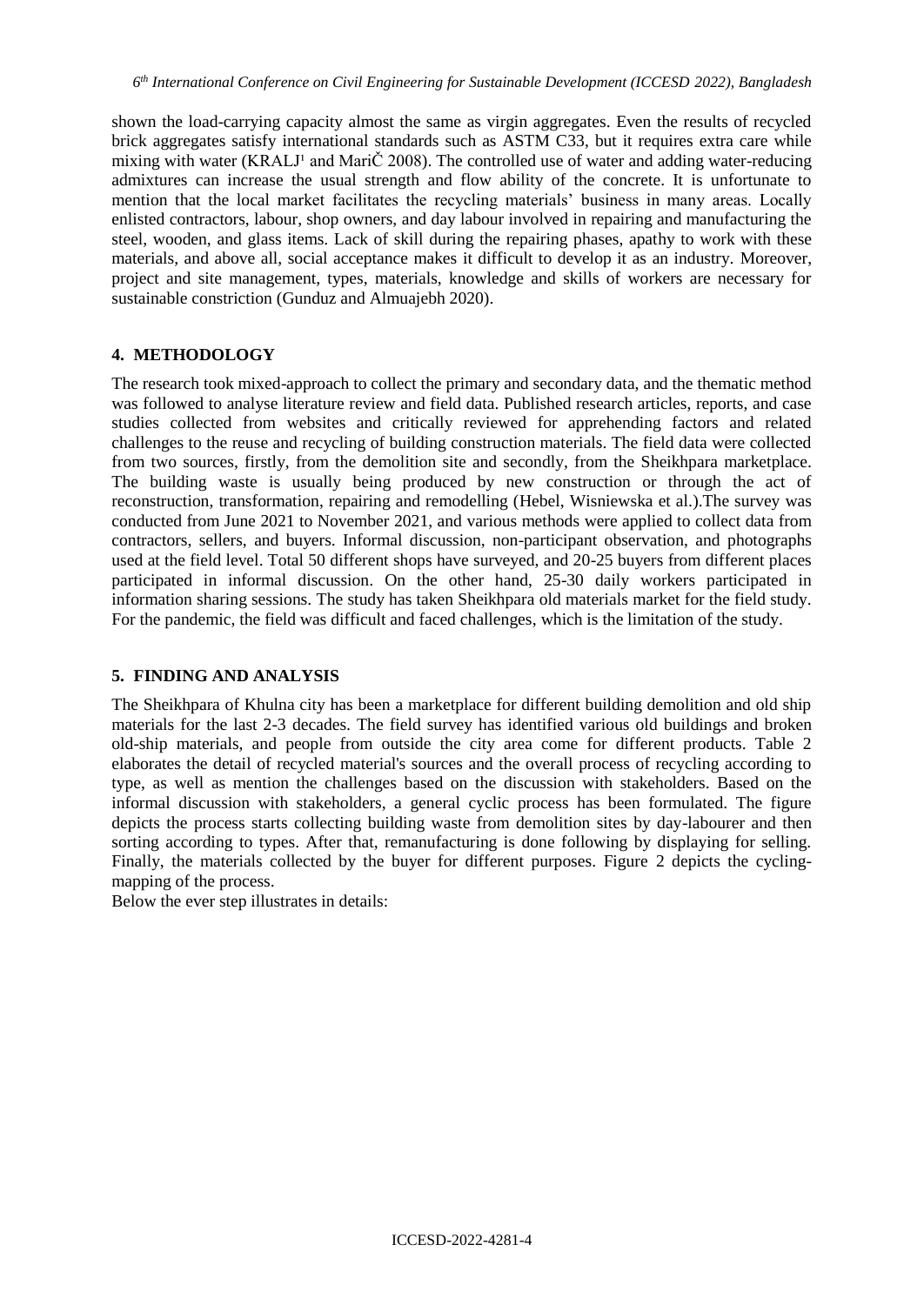

Figure 2: The Cycling-Mapping of building materials according to field survey (Author constructed based on survey).

### **5.1 Collection Phase**

Discussions with shops owner related to these businesses mentioned three sources. Firstly, the people who take the contact of demolition of old structures; secondly, the old ship's materials collected from the Chattogram seaport area through auction; and finally, from the peddlers/hawkers who collect old materials from door to door by exchanging different offerings. Figure 2 shows the three identical recycling/remanufacturing processes.

#### **5.1.1 Old Building Demolition**

Old buildings are vital for the collection of recycled materials in the context of Bangladesh. Redevelopment, poor condition, and replacement by high-rise are the key reasons behind the demolition. The open tender, auction, and personal contact are the popular methods applying to connect with contractors for the demolition works. In general, bricks, sharks, swing windows made with glass and iron, grill, iron items (gate, door), wooden door (plank and frame), electric and plumbing items are collected after the demolition of the construction (Table 1). The demolition site is a good location for displaying brick, concrete, and other wastage Figure 3. People contact the merchant and purchase directly from the site. The iron, wooden, electrical, and plumbing items sell through the auction, where the individual traders or shop owners of Sheikhpara participate, and then display in front of the shops. The scraps items are sent to the industry for remanufacturing of new products.



Figure 3: Worker remove plaster from the brick (Left), the old gate and grills are displaying infront of the shop for selling (Captured by Author, October, 2021)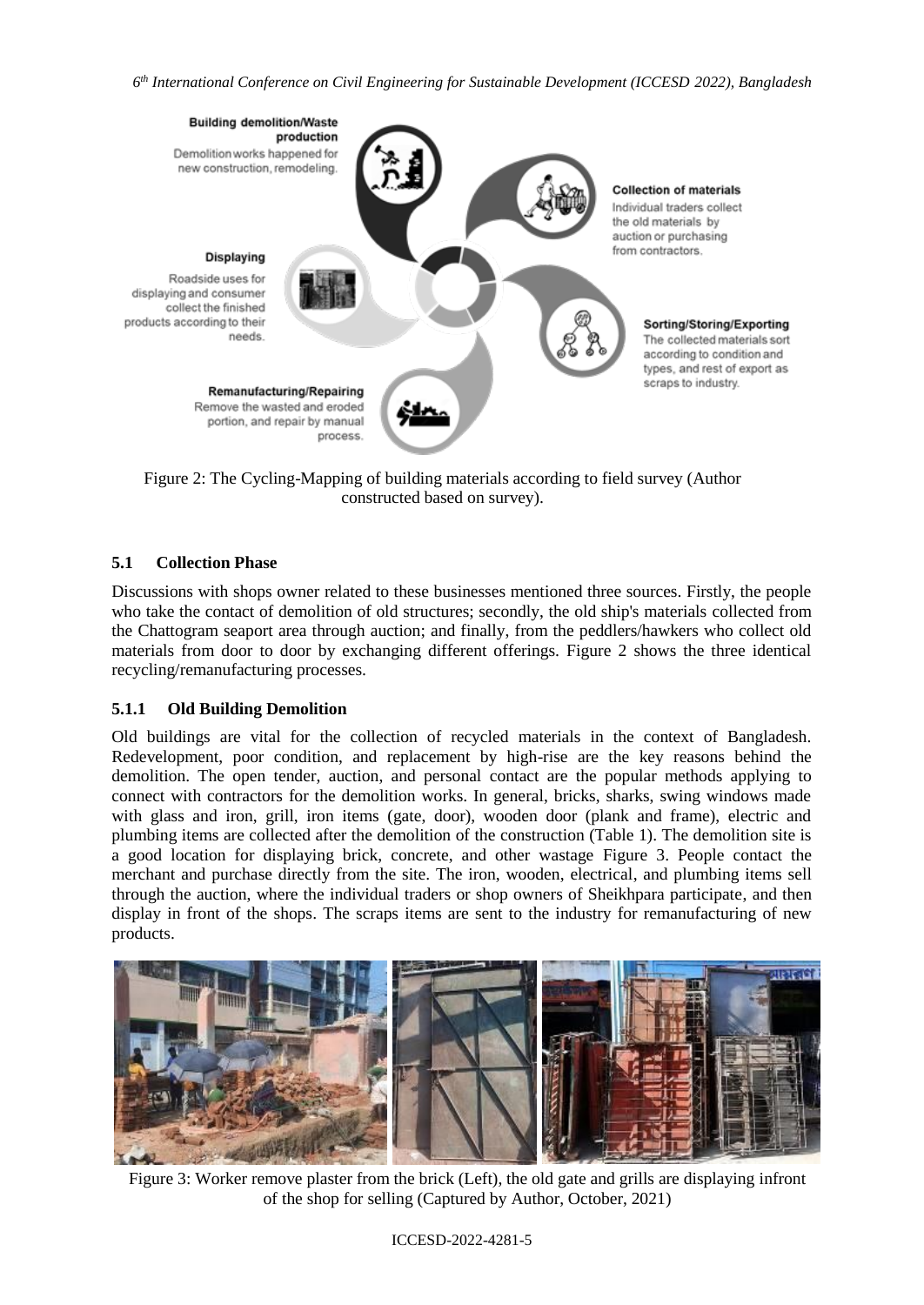# **5.1.2 Old Ships Item**

Broken old ships are another source of recycling or reusable building constructions materials. Bangladesh's ship dismantling industry is top in the world, where 47.2% of total ships are breaking in the Chattagram shipyard. More than 80% of recycled iron and steel is the source of this industry around Bangladesh (Hussain.A 2019). Some plastic items, such as doors, and others are also collected. Shop owners and traders have participated in open biding arranged by authorities and importers of these old ships. After that, the materials will send to Sheikhpara and other areas for further process.

# **5.1.3 Peddlers**

Peddlers/hawkers/vendors go house to house with the mobile vehicle for collecting old materials through offering various items, such as foods, plastic products, and the cash amount. After collection from the field, they sort based on types and sell to different shops accordingly. Most of these are scraps that use as raw materials for the plastic and iron industry.

## **5.2 Sorting Phase**

Sorting is the second phase done at the site and in the marketplace. The materials are sorted according to types and sent to different places for further processes. In Shekhpara, various shops have been developed based on material type, such as iron, steel, electrical, and plastics. Generally, a manual process uses during categorizing in part-by-part of the materials.

## **5.3 Recycling and Remanufacturing Phase**

There have been many workshops devoted to recycling, repairing, and remanufacturing old building materials and products. Moreover, some processes are also done on a demolition site. Day labourers and available workers are involved in this process. Some products display and sell as it is for their condition, and some needs to remove and add (Figure 4). The detail is illustrated below.

| Table 1: Details recycle budilg materilas sources, area of use and challanges (Author constructed |  |  |  |  |
|---------------------------------------------------------------------------------------------------|--|--|--|--|
| based on field survey)                                                                            |  |  |  |  |
|                                                                                                   |  |  |  |  |

| Building/Construction demolition (Old house, Instructional building and etc.) |                           |                             |                                                                                                                                    |                                                                                  |                                                                                                  |  |  |
|-------------------------------------------------------------------------------|---------------------------|-----------------------------|------------------------------------------------------------------------------------------------------------------------------------|----------------------------------------------------------------------------------|--------------------------------------------------------------------------------------------------|--|--|
| <b>Material</b><br>name                                                       | Type of use               | <b>Aggregate</b><br>types   | <b>Recycling/Reuse process</b>                                                                                                     | Area of use                                                                      | <b>Comments/Challenge</b>                                                                        |  |  |
| Concrete                                                                      | Construction<br>materials | Stone/Bric<br>k chips       | Crushed manually/using<br>machine                                                                                                  | Landfilling, floor &<br>pathway casting                                          | No scope to check the<br>quality required for<br>load-carrying.                                  |  |  |
|                                                                               |                           | <b>Steel</b>                | Manually excluding<br>erosion and some parts,<br>and reuse accordingly,<br>Using as scarp for<br>production of new steel<br>items. | Casting, Making<br>grill, Drain top slab,<br>Scrap for industrial<br>production. | Due to erosion, it's a<br>little bit risky to use as<br>the main portion of the<br>construction. |  |  |
| Wall/Mas<br>onry                                                              | Construction<br>materials | <b>Brick</b>                | Manually remove<br>plastering parts, Brick<br>chips                                                                                | Masonry work,<br>Chips for casting                                               | Required extra care in<br>mixing                                                                 |  |  |
|                                                                               |                           | Shurki/Pla<br>stering       | Reuse as it is                                                                                                                     | Land development,<br>filling                                                     | Price is very low                                                                                |  |  |
| Wooden<br>items                                                               | Finishing                 | Door $&$<br>Window<br>frame | Trimming damaged parts<br>and adding required                                                                                      | Remaking of<br>window and door<br>frame, floor deck,<br>Interior decoration      | Most parts were<br>ruined/destroyed due to<br>climate and required                               |  |  |
|                                                                               |                           | Wooden<br>beam              | portion                                                                                                                            |                                                                                  | good skill for<br>remaking.                                                                      |  |  |
| Steel/Iron<br>items                                                           | Finishing                 | Grill, Iron<br>door, Gate   | Trimming damaged parts<br>and adding required                                                                                      | Grill for window<br>and veranda, Main                                            | Negotiate with the<br>standard size and                                                          |  |  |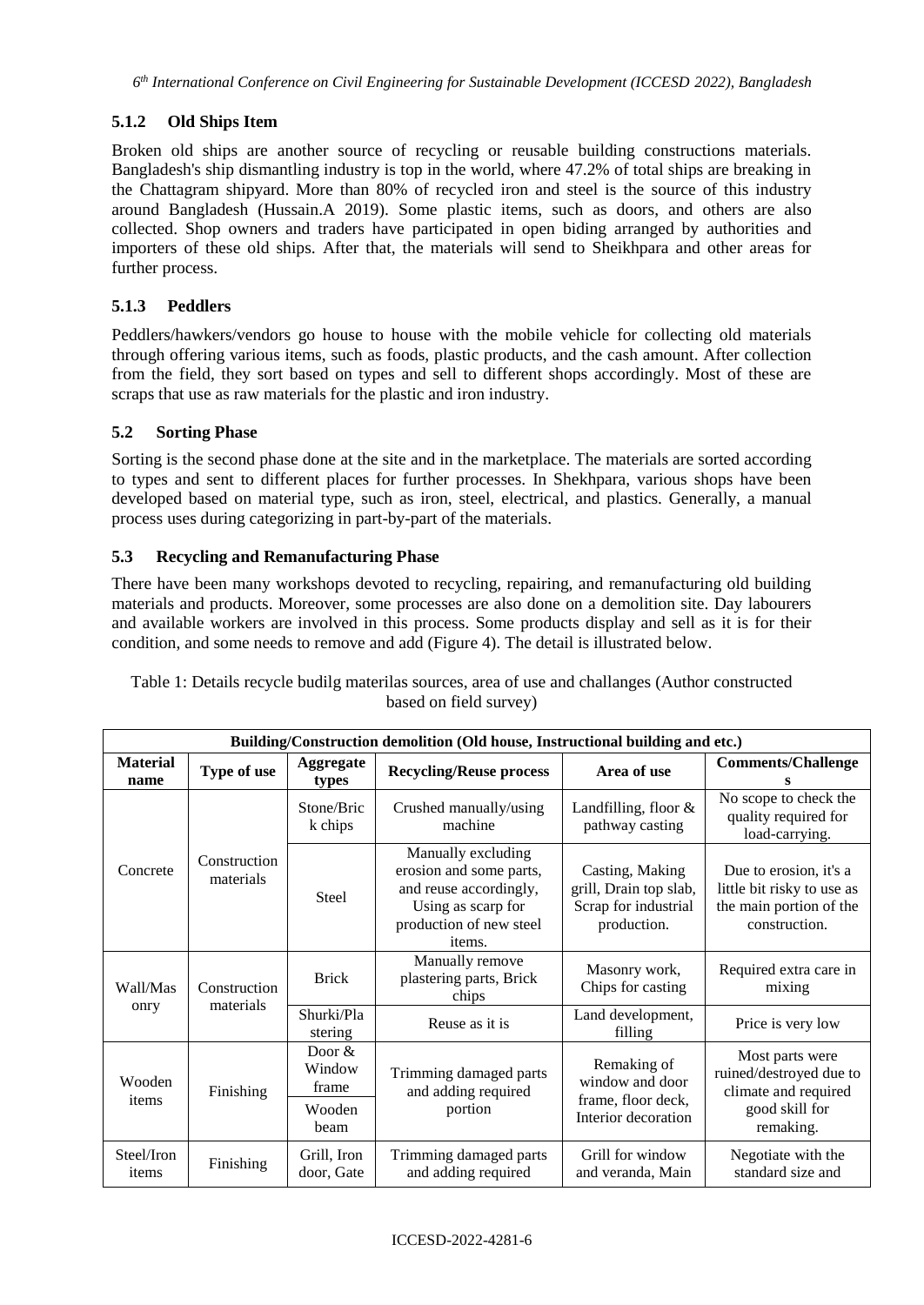|                                            |                                            |                                                   | portion according to use                       | gate (Scissor type),<br><b>Railing Door</b>                                             | reduce the dimension<br>according to the<br>product                                         |  |
|--------------------------------------------|--------------------------------------------|---------------------------------------------------|------------------------------------------------|-----------------------------------------------------------------------------------------|---------------------------------------------------------------------------------------------|--|
| Electric<br>items                          | Finishing                                  | Wires,<br>Switch,<br>Fan                          | Reuse as it is (Based on                       | Use in required<br>location                                                             | Negotiate with the<br>quality, but use for its<br>cheap price                               |  |
| Plastic<br>items                           | Finishing                                  | Pipe                                              | material condition)                            |                                                                                         |                                                                                             |  |
| Sanitary<br>items                          | Finishing                                  | Fixture $\&$<br>Fittings                          |                                                |                                                                                         |                                                                                             |  |
| Old ships demolition items                 |                                            |                                                   |                                                |                                                                                         |                                                                                             |  |
| Steel/Iron<br>items                        | Construction<br>and finishing<br>materials | Angle                                             | Separate different parts<br>manually           | Structural support,<br>Railing, Main gate,<br>Grill                                     | The price is<br>comparatively high but<br>use for the quality                               |  |
|                                            |                                            | Stair                                             | Add and remove manually<br>according to needs  | Connect two<br>different floor<br>(Road-side<br>buildings, Top roof,<br>Internal floor) | Products quality,<br>finishing, price and<br>lucrative                                      |  |
|                                            |                                            | Sheet                                             | Separate different part<br>manually            | Gate, Railing,<br>Roofing and casting<br>purposes, Nails                                | Products quality                                                                            |  |
| Plastic<br>items                           | Finishing                                  | Door,<br>Wheels                                   | As it is                                       | Specific area where<br>fit in                                                           | Products quality and<br>price are the primary<br>reasons                                    |  |
| Peddlers/Hawkers (Door-to-Door collection) |                                            |                                                   |                                                |                                                                                         |                                                                                             |  |
| Iron and<br>Plastic                        | Scrap as raw<br>materials for<br>recycling | Different<br>types of<br>chips (iron,<br>plastic) | Proper recycling methods<br>follow in industry | Used as new<br>material in building<br>construction                                     | Without checking<br>technical properties<br>many ungraded scraps<br>use for new production. |  |



Figure 4: The grill and wooden window sell as it is from the demoliton site (Left and middle), the old scissor gate displaying after remanufacturing (Captured by Author, October,2021)

# **5.3.1 Brick**

After the demolition of buildings, the bricks are dumped on the site, and primary cleaning, such as removing plaster, is done on-site. The buyer communicates with the contractors and collects the bricks from the site. The plastering item, Shurki, is commonly used for landfilling purposes, bricks in masonry work, and making chips for floor or roof casting.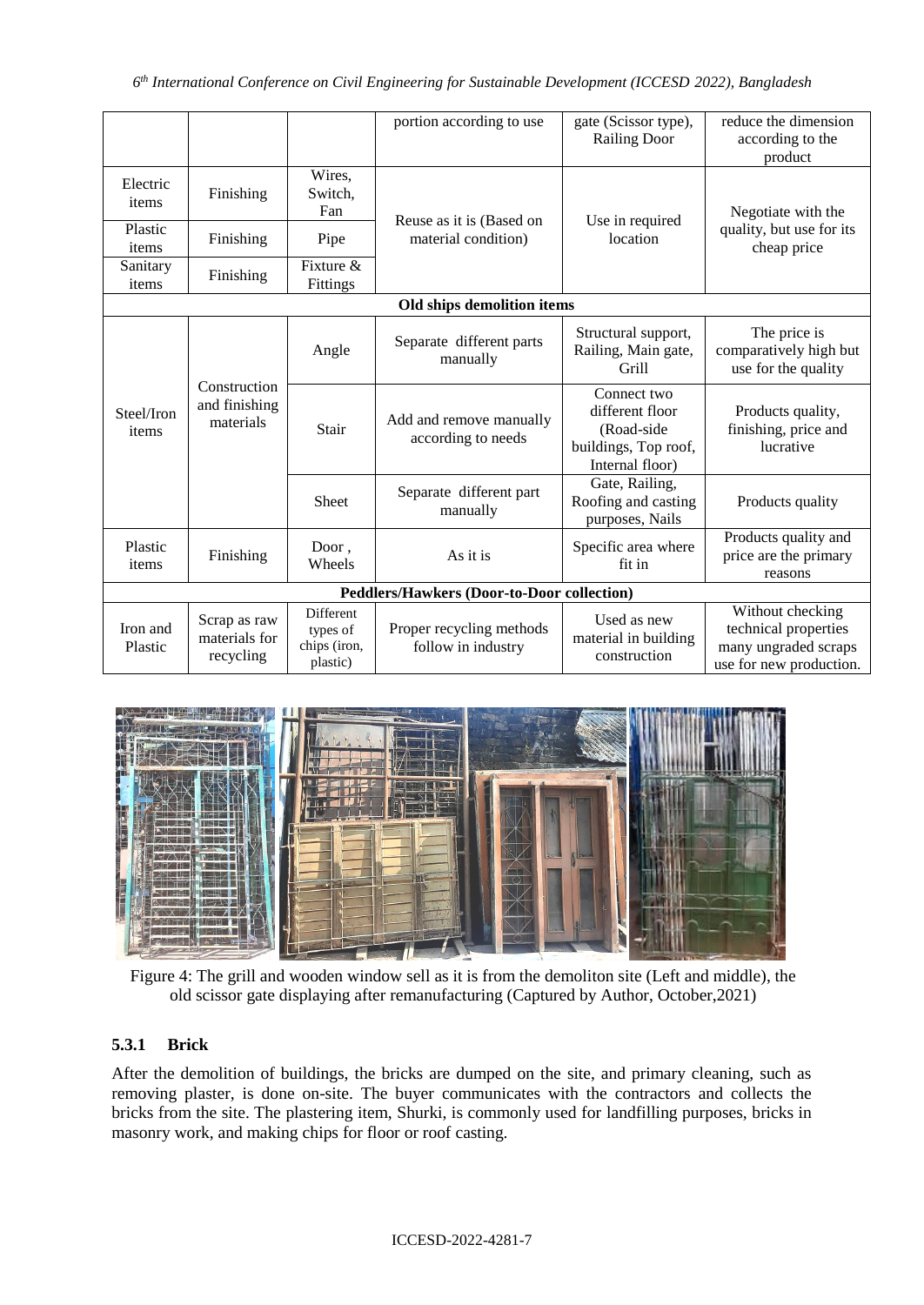## **5.3.2 Iron and Metal**

The metal grills, windows, and doors decay due to climatic conditions. The deteriorate portion needs to be cut and replaced carefully. All workshops follow the manual process of repairing and remodelling the window grills and doors. Firstly, they clean by rubbing with sandpaper and washing with tarpon. After that, the broken parts are welded and add parts if needed. Finally, all the products are painted with eye-catching colours and displayed for selling. On the other hand, the old ship's iron plate was cut into pieces according to needs and followed a distinct process for making different products (Figure 5). The stair, doors, and windows require minor repairing and displaying for readymade selling.





### **5.4 Displaying**

The road adjacent shop front is using as a display zone that ensures visibility of the products. Some products display as it is, but the majority needs to repair with the necessary adding or removing. In most cases, this occupies a portion of the road and obstructs pedestrians. The consumer does not feel comfortable when visiting the shops and checking for details.

#### **6. DISCUSSION**

The price is main reason for people to purchase the recycle building materials, moreover, quality, size according to needs and variations of materials are also important. The marketplace has developed without any authoritarian intervention and support people with different services since last 2-3 decades.

| Perception       | Present challenge            | Comments                                           |  |  |
|------------------|------------------------------|----------------------------------------------------|--|--|
| Contractor's and | Dedicated marketplace        | Proper planning regarding recycling material's     |  |  |
| Shop owner       | Financial support            | business (space allocation), Financial support can |  |  |
|                  | Patronization from authority | extend the trade.                                  |  |  |
| Worker/Day       | Institutional knowledge      | Short hands-on training, technical support and     |  |  |
| labour           | Technical support            | recognition from authority could instigate people  |  |  |
|                  | High risk factor             | to involve in the work.                            |  |  |
|                  | Professional recognition     |                                                    |  |  |
| Buyer            | Professional support         | Expertise and proper technical guidelines will be  |  |  |
|                  | <b>Technical guidelines</b>  | effective to work with recycle materials.          |  |  |

Table 2: Detail perceptions of the different stakeholders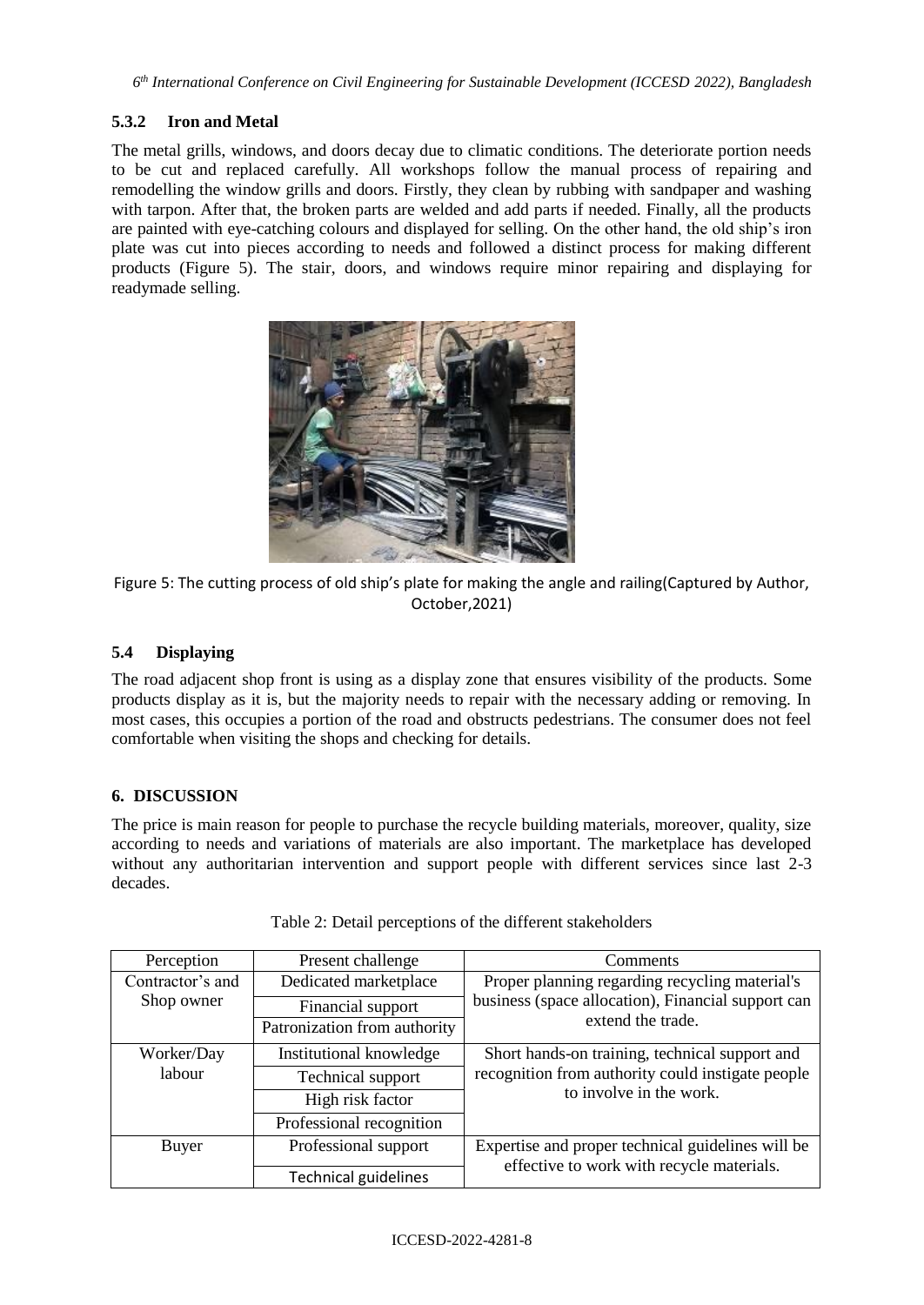The Table 2 illustrates the stakeholders perception related to recycling material business. According to field study, absence of planned market area is main obstacles to extend the business, and the hazardous nature and lack of knowledge are the concern for worker. Consumer highlighted the absence of technical guidelines for minimum use of recycle building materials during constructions.

### **6.1 Contractor's and Shop Owner Perception**

The people of Sheikhpara have generally been involved in the business of old items for the last 20-30 years. The residential area has converted into a vibrant old items marketplace in Khulna city. Contractors mentioned the demand for old building materials is increasing day by day, but lack of management and inadequacy of place obstructs the expansion of the marketplace according to growing needs. That's why most of us try to sell the items in demolition sites that reduce the price. Due to climatic reasons, the old material's condition deteriorates quickly in the southern region, which requires skilled interventions for further reuse. In most cases, local re-manufacturing processes are done by local unskilled labour, which is a barrier to achieving the standard quality of the materials. A business person does not get any financial support to extend the trade or other facilities that promote the sector.

On the other hand, the shop owners emphasized space deficiency for displaying and lack business environment of the area. The shop front (roadside) uses for displaying iron/steel and wooden-related items, which is risky for pedestrians. Many times the repairing, remanufacturing, and refurbishing processes are performed on-road that causing many accidents. Residents complain to the counsellor to get the business out of here and propose a dedicated trading place.

### **6.2 Worker's Perception**

The locals who live adjacent to Sheikhpara are engaged with the recycling, restoring, repairing, and remanufacturing process. They do not have any institutional or subject-related knowledge, due to which the quality of the material cannot achieve properly. Informal discussion with workers revealed many accidents take place every day for not taking proper safety measures while working with hazardous materials. Even there is no designed place for restoring work of iron and steel, which identifies as risky for both worker and general people.

Remanufacturing, repairing, and refurbishment processes are still biased and follow orthodox practices. For remaking a product with old and new elements workers use manual processes without any technological support. For this, the finishing quality of the products does not achieve the standard.

### **6.3 End User's Perception**

People from the peripheral area of Khulna city come to the Sheikhpara for recycled iron, steel, and electric items. Discussions with the buyers bring forth some vital issues related to using these materials in building construction. Many of them mentioned the 'negotiation'; they do while using an iron grill, door, or readymade gate. Generally, the window size of the bedroom is 5'X5'/5'X6', which requires the same size as the grill, but most readymade grills (reusable) are different in dimension due to repairing purposes, such as 4'X4'-6''/5'X4'-2''. Even the local refurbishing process does not follow any standard procedures that create problems during installing time. Sometimes we pay extra for further adding or removing materials according to the functional needs.

Moreover, locally available masons have been constructed the building according to the needs and direction of the owners, and lack of professional engagement and supports makes the process critical. Masons do not follow the criteria that are required in the construction phase if recycled or reusable materials are used. Some homeowners claim the professionals are not interested in working with the old building items. Moreover, professionals state that repairing or recycling does not follow standard procedures, and the people who are not skilled enough re-manufacture the materials of the old building.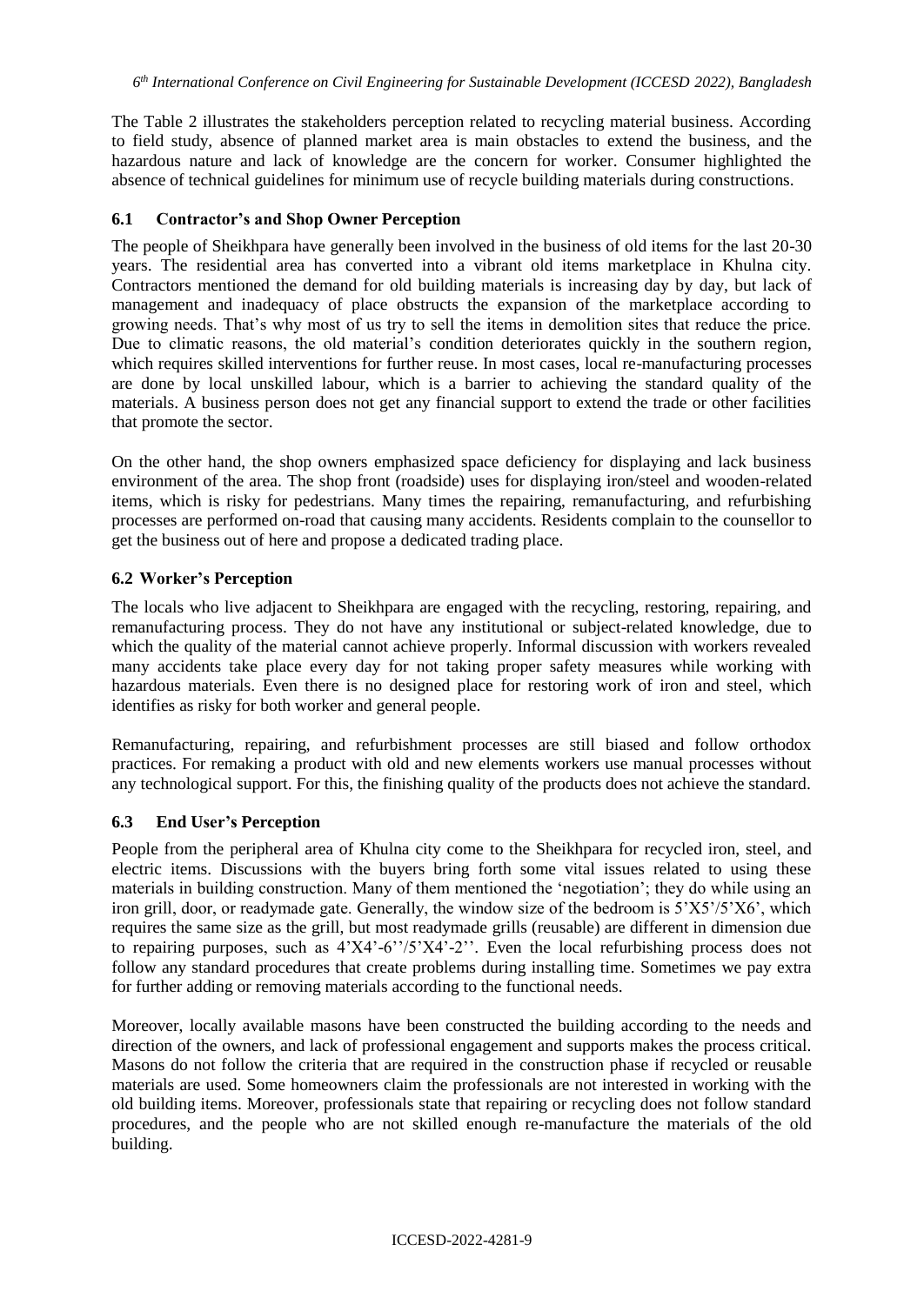Eventually, there is no easy and constructed procedure to check the technical properties of the recycled/repairing construction materials related to materials life span. The durability of materials is the key for sustainable construction that can resist any deterioration and sustain the structure over a certain period. In Bangladesh, the recycling industry is still in the developing phase that needs the interventions of professionals from manufacturing to the implementation phase.

#### **7. CONCLUSION**

The study findings are vital for stakeholders related to the construction industry, academics, and professionals of Bangladesh, in particular, the sustainable management committee, to identify the current challenges and requirements of the recycling/reuse industry. The construction industry not only consumes a lot of natural resources like aggregates for building materials, but it also generates a lot of waste. Every year the demand for recycling construction materials is increasing in price. Many studies have shown that recycled concrete coarse aggregates can provide the same strength as new brick concrete with the same mix design (1). Additionally, this concrete mix is used for various purposes, such as landfilling, floor and road casting, but needs a proper combination of water, addmixture, and materials. Many marketplaces are evolving haphazardly based on types of reusable or recycled building materials. Lack of patronization and technical supports from authorities create challenges to grow the recycling/reusable process as an industry to achieve economic and environmental sustainability. On the other hand, on-site construction waste management is a growing concern that is generated due to using unskilled workers, materials quality, poor planning, and management.

In Bangladesh, the construction industry is evolving rapidly in parts of socio-economic growth and generates implications for the environmental balance of the country. The deterioration of structures due to climate, replacement of low-rise by relatively high-rise buildings, and other structural demolitions produce a vast amount of recyclable materials. But, the industry is still young in terms of research, professional expertise, and adequate technical supports. The issue is still neglected in academic discussions and the research field, yet no expertise has developed to support the industry technically and socially. The conventional remanufacturing process does not ensure the mechanical quality of the products.

To reduce natural resource consumption and ensure environmental balance recycling, and reusing waste building materials is imperative. The approach of green architecture around the world reconfigures architectural thinking and instigates sustainable methods. Incentive and development measures of government, laws, and guidelines for using recycling materials in the construction of Development Authority, better technical supports, and training for professionals and workers could promote sustainability in Bangladesh.

#### **ACKNOWLEDGEMENTS**

First and foremost, I give all glory to Allah. I am very much thankful to all the co-authors for their relentless supports from field study to preparing literature. I extend gratitude to all respondents, contractors, shop owners, workers, and consumers for their valuable time and information regarding the recycling process of sustainable construction.

#### **REFERENCES**

- Gunduz, M. and M. Almuajebh (2020). "Critical success factors for sustainable construction project management." Sustainability 12(5): 1990.
- Hebel, D., et al. Building from Waste: Recovered Materials in Architecture and Construction, 2014, Birkhauser Verlag, Basel.

Hussin, J. M., et al. (2013). "The way forward in sustainable construction: issues and challenges." International Journal of Advances in Applied Sciences 2(1): 15-24.